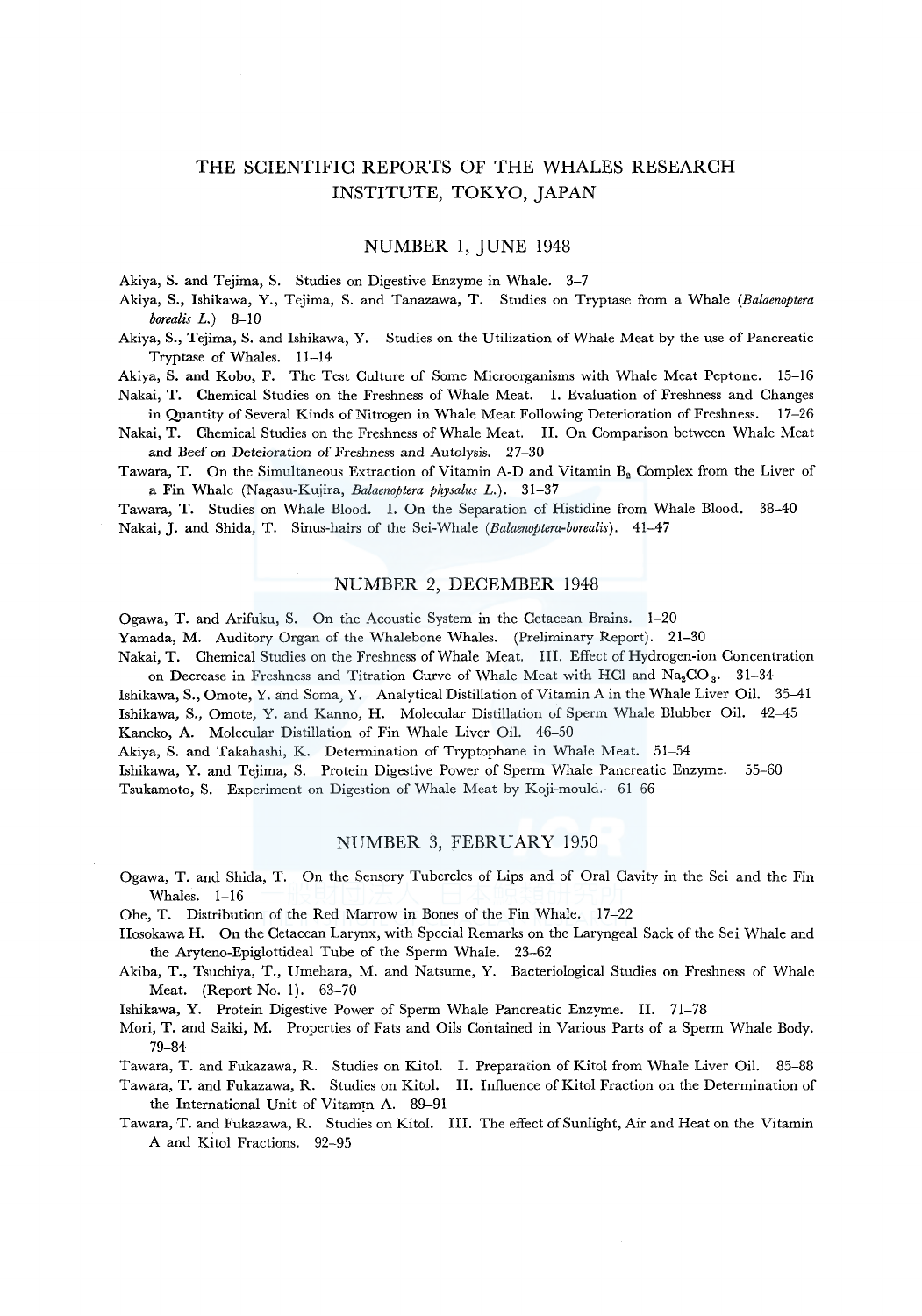Tawara, T. On the Respiratory Pigments of Whale (Studies on Whale Blood II.) 96-101

Yoshida, M. Research on Methionine in Whale. 102-105

Mizue, K. Factory Ship Whaling Around Bonin Islands in 1948. 106-118

Mizue, K. and Jimbo, H. Statistic Study of Foetuses of Whales. 119-131

Nishiwaki, M. and Hayashi, K. Biological Survey of Fin and Blue Whales Taken in the Antarctic Season 1947-48 by the Japanese Fleet. 132-190

#### NUMBER 4, AUGUST 1950

- Omura, H. On the Body Weight of Sperm and Sei Whales located in the Adjacent Waters of Japan. 1-13
- Omura, H. Diatom Infection on Blue and Fin Whales in the Antarctic Whaling Area V (the Ross Sea Area). 14-26

Omura, H. Whales in the Adjacent Waters of Japan. 27-113

- Nishiwaki, M. Determination of the Age of Antarctic Blue and Fin Whales by the Colour Changes in Crystalline Lens. 115-161
- Nishiwaki, M. Age Characteristics in Baleen Plates. 162-183

Nishiwaki, M. On the Body Weight of Whales. 184-209

## NUMBER 5, JUNE 1951

- Akiba, T., Umehara, M. and Natsume, Y. Bacteriological Studies on Freshness of Whale Meat, (Report No. II). 1-4
- Hosokawa, H. On the Pelvic Cartilages of the Balaenoptera-Foetuses, with Remarks on the Specifical and Sexual Difference. 5-15
- Ohe, T. Iconography on the Abdominal Cavity and Viscera of the Balaenoptera, with Special Remarks upon the Peritoneal Coverings. 17-39
- Akiya, S. and Hoshino, 0. Isolation of Histidine from Whale Blood Using 3, 4-Dichlorobenzene Sulfonic Acid. 41-47
- Tawara, T. and Fukazawa, R. Studies on Kitol. IV. Purification of Kitol by Chromatographie. 49-51 Ishikawa, S., Omote, Y. and Okuda, H. Substances Related to Vitamin A in the Whale Liver Oil. 53-59

Ishikawa, S., Omote, Y., Kijima, M. and Okuda, H. Thermal Decomposition of Kitol. 61-69

Mizue, K. Grey Whales in the East Sea Area of Korea. 71-79

Mizue, K. Food of Whales (In the Adjacent Waters of Japan). 81-90

Nishiwaki, M. and Ohe T. Biological Investigation on Blue Whales *(Bolaenoptera musculus)* and Fin Whales *(Balaenoptera physalus)* Caught by the Japanese Antarctic Whaling Fleets. 91-167

#### NUMBER 6, DECEMBER 1951

- Hosokawa, H. On the Extrinsic Eye Muscles of the Whale, with Special Remarks upon the Innervation and Function of the Musculus Retractor Bulbi. 1-33
- Murata, T. Histological Studies on the Respiratory Portions of the Lungs of Cetacea. 35-47

Kojima, T. On the Brain of the Sperm Whale *(Physeter catodon* L.) 49-72

Mizue, K. and Murata, T. Biological Investigation on the Whales Caught by theJ apanese Antarctic Whaling Fleets Season 1949-50. 73-131

Nishiwaki, M. On the Periodic Mark on the Baleen Plates as the Sign of Annual Growth. 133-152

Nishiwaki, M. and Hibiya, T. On the Sexual Maturity of the Sperm Whales *(Physeter catodon)* found in the Adjacent Waters of Japan (I). 153-165

- Nakai, T. Chemical Studies on Freshness of Whale Meat. IV. Some informations of *Achromobacter ubiquitum*  isolated from Whale Carcass. 167-176
- Nakai, T. and Ono, H. The Effects of Electric Shock and Fatigue on Post-mortem Changes in Muscle. 177-185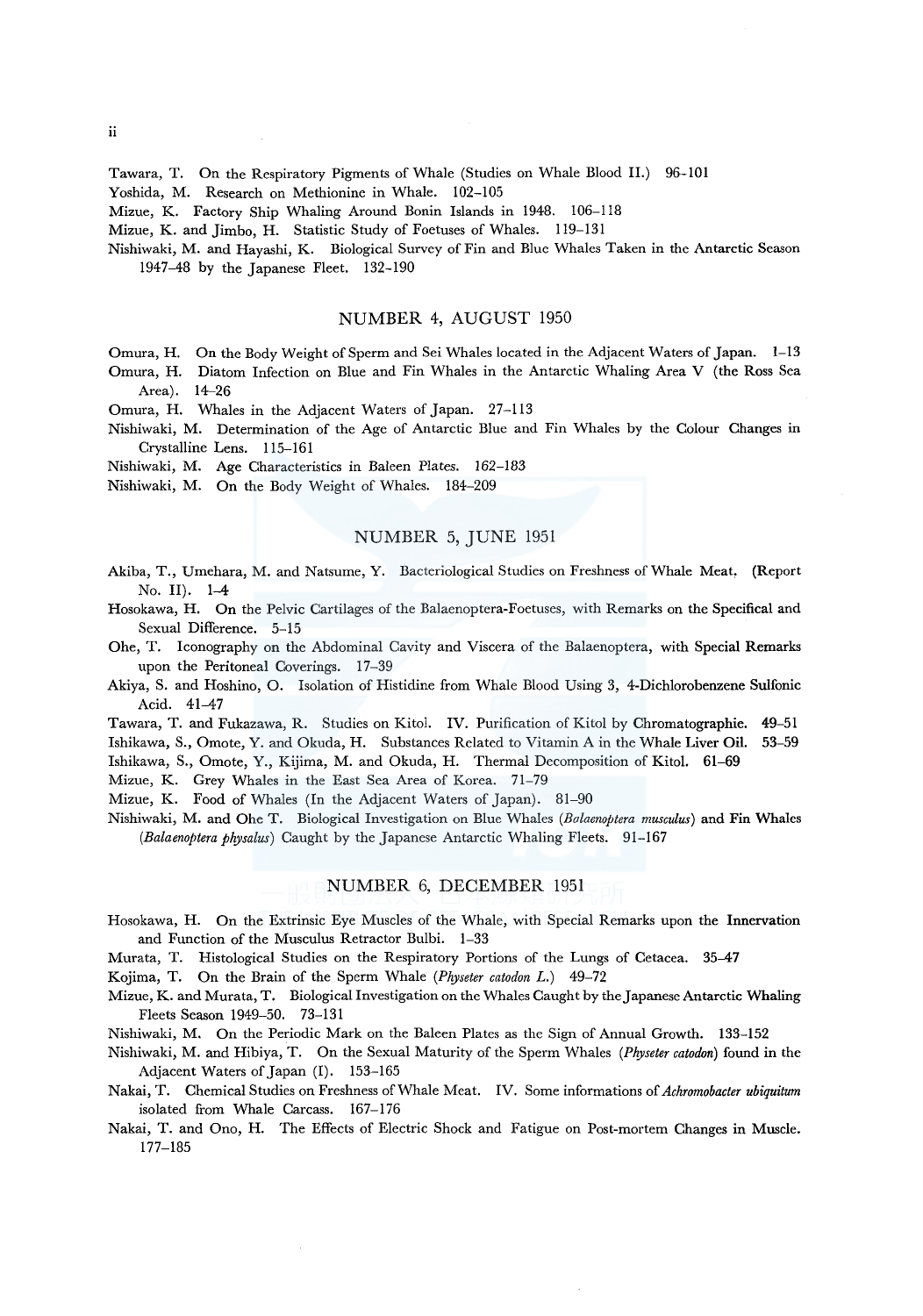- Omote, Y. Complete Recovery of Vitamin A from Molecular Distillation Residue of Whale-liver Oil. 187- 191
- Omote, Y. Chemical Structure of Kitol **(1).** Double Bonds and Hydroxyl Groups. 193-198
- Hirata, M. Experimental Investigation on Flattened Head Harpoon an Attempt for Restraining Ricochet. 199-207

# NUMBER 7, **JULY** 1952

- Ogawa, T. On the Cardiac Nerves of Some Cetacea, with Special Reference to those of *Berardius bairdii*  Stejneger. 1-22
- Akiya, S., Hoshino, 0. and Motohashi, N. On an Attempt to Preserve Whale Meat Freshness with 5- Nitrofurfuriden Aminoguanidine from Decay. 23-30
- Akiya, S. and Sawamura, **R.** Colorimetric Determination of 5-Nitro-2 furfurdiene Aminoguanidine. 31-36
- Tomiyama, S. and Takao, M. Studies on Utilization of Higher Fatty Alcohol from Sperm Whale Oil. 37-46
- Omote, Y. A Rapid Method for the Separate Determination of Vitamin A and Kitol in the Whale-liver Oil. 47-50

Arai, Y. and Sakai, S. Whale Meat in Nutrition. 51-67

- Yamaguchi, K. and Fujino, K. On the Serological Constitution of Striped Dolphin *(Prodelphinus caeruleoalbus* (Meyen)) (I.) 69-77
- Nishimoto, S., Tozawa, M. and Kawakami, T. Food of Sei Whales *(Balaenoptera borealis)* Caught in the Bonin Island Waters. 79-85
- Nishiwaki, M. On the Age-Determination of Mystacoceti, Chiefly Blue and Fin Whales. 87-119
- Nishiwaki, M. and Hibiya, T. On the Sexual Maturity of the Sperm Whales *(Physeter catodon)* Found in the Adjacent Waters of Japan (II). 121-124
- Ohno, M. and Fujino, K. Biological Investigation on the Whales Caught by the Japanese Antarctic Whaling Fleets, Season 1950/51. 125-188

# NUMBER 8, JUNE 1953

Yamada, M. Contribution to the Anatomy of the Organ of Hearing of Whales. 1-79

Omura, H. Biological Study on Humpback Whales in the Antarctic Whaling Areas IV and V. 81-102 Fujino, K. On the Serological Constitution of the Sei-, Fin-, Blue- and Humpback-Whales (I). 103-125 Ogawa, T. On the Presence and Disappearance of the Hind Limb in the Cetacean Embryos. 127-132 Nishiwaki, M. and Yagi, T. On the Age and the Growth of Teeth in a Dolphin, *Prodelphinus caeruleo-albus).*  (I). 133-146

- Kakuwa, Z., Kawakami, T. and lguchi, K. Biological Investigation on the Whales Caught by the Japanese Antarctic Whaling Fleets in the 1951-52 Season. 147-213
- Nishiwaki, M. Hermaphroditism in a Dolphin *(Prodelphinus caeruleo-albus).* 215-218

# NUMBER 9, JUNE 1954

- Akiya, S., Hoshino, O. and Motohashi, N. Attempt to Preserve Freshness of Whale Meat with Germicides. II. 1-10
- Ogawa, T. On the Musculature of the Sinus Venosus and its Continuation with the So-called Conducting System of the Whale's Heart. 11-35
- Yamada, M. Some Remarks on the Pygmy Sperm Whale, *Kogia.* 37-58
- Yamada, M. An Account of a Rare Porpoise, *Feresa* Gray from Japan. 59-88
- Omura, H. and Fujino, K. Sei Whales in the Adjacent Waters of Japan. II. Further Studies on the External Characters. 89-103
- Fujino, K. On the Serological Constitution of the Sperm- and Baired Beaked-Whales (I) Blood Groups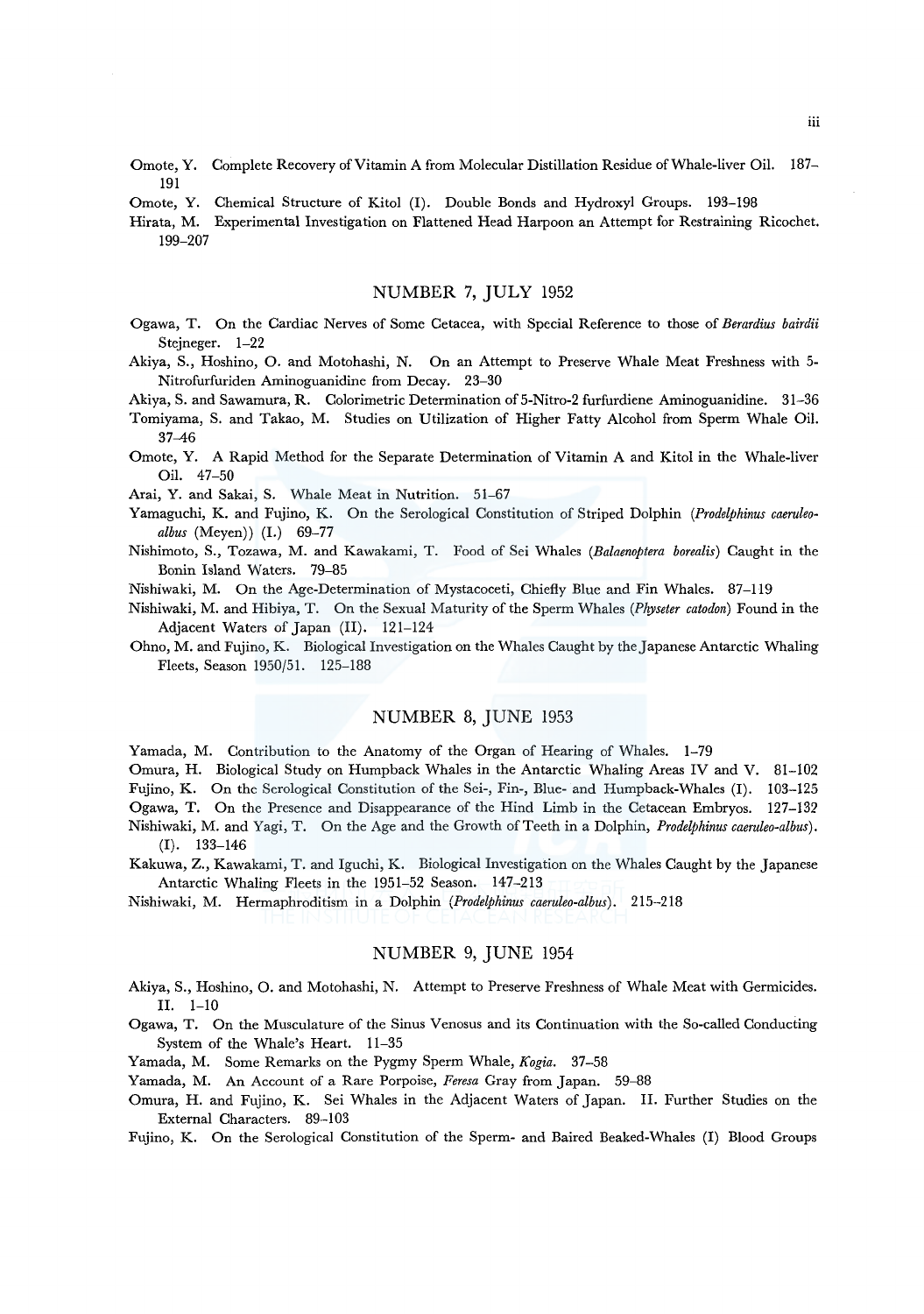of the Sperm- and Baired Beaked-Whales. 105-120

Fujino, K. On the Body Proportions of the Fin Whales *(Balaenoptera physalus* (L) Caught in the Northern Pacific Ocean (I) (Preliminary Report). 121-163

Nishiwaki, M., Hibiya, T. and Kimura, S. On the Sexual Maturity of the Sei Whale of the Bonin waters. 165-177

Uda, M. Studies of the Relation between the Whaling Grounds and the Hydrographical Conditions (I). 179-187

# NUMBER 10, JUNE 1955

Hosokawa, H. Cross-Section of a 12 mm. Dolphin Embryo. 1-68

Nemoto, T. White Scars on Whales (I) Lamprey Marks. 69-77

Omura, H. and Nemoto, T. Sei Whales in the Adjacent Waters of Japan. III. Relation between Movement and Water Temperature of the Sea. 79-87

Omura, H., Fujino, K. and Kimura, S. Beaked Whale *Berardius bairdi* of Japan, with Notes *onZ,iphius cavirostris.*  89-132

Fujino, K. On the Body Weight of the Sei Whales Located in the Adjacent Waters of Japan (11). 133-141 Nishiwaki, M. On the Sexual Maturity of the Antarctic Male Sperm Whale *(Physeter catodon* L.) 143-149 Ohta, K. and Others. Composition of Fin Whale Milk. 151-167

# NUMBER 11, JUNE 1956

Omura, H. and Sakiura, H. Studies on the Little Piked Whale from the Coast of Japan. 1-37

- Nishiwaki, M., Hibiya, T. and Kimura, S. On the Sexual Maturity of the Sperm Whale *(Physeter catodon)*  Found in the North Pacific. 39-46
- Fujino, K. On the Body Proportions of the Sperm Whales *(Physeter catodon).* 47-83
- Fujino, K. On the Serological Constitution of the Fin Whales II. Further Studies on Blood Groups. 85-98

Nemoto, T. On the Diatoms of the Skin Film of Whales in the Northern Pacific. 99-132

Hoshina, T. and Sugiura, Y. On a Skin Disease and a Nematode Parasite of a Dolphin, *Tursiops truncatus*  (Montagu, 1821). 133-138

Iwai, E. Descriptions on Unidentified Species of Dibranchiate Cephalopods. I. An Oegopsiden Squid belonging to the Genus *Architeuthis.* 139-151

Iwai, E. Descriptions on Unidentified Species of Dibranchiate Cephalopods. II. A Cranchiidae Squid of the Genus *Taonius.* 153-161

Uda, M. and Nasu, K. Studies of the Whaling Grounds in the Northern Sea-Region of the Pacific Ocean in Relation to the Meteorological and Oceanographic Conditions. (Part I). 163-179

Kimura, S. and Nemoto, T. Note on a Minke Whale Kept Alive in Aquarium. 181-189

Ishikawa, Y. A Characteristic Property of Whale Oils concerning the Absorption of Gases. I. On the Absorption of Carbon Dioxide by Whale Oils. 191-213

#### NUMBER 12, JUNE 1957

Omura, H. Osteological Study of the Little Piked Whale from the Coast of Japan. 1-21

Nishiwaki, M. Age Characteristics of Ear Plugs of Whales. 23-32

Nemoto, T. Foods of Baleen Whales in the Northern Pacific. 33-89

- Nasu, K. Oceanographic Conditions of the Whaling Grounds in the Waters Adjacent to Aleutian Islands and the Bering Sea in Summer of 1955. 91-101
- Kimura, S. The Twinning in Southern Fin Whales. 103-125
- Ichihara, T. An Application of Linear Discriminant Function to External Measurements of Fin Whale. 127-189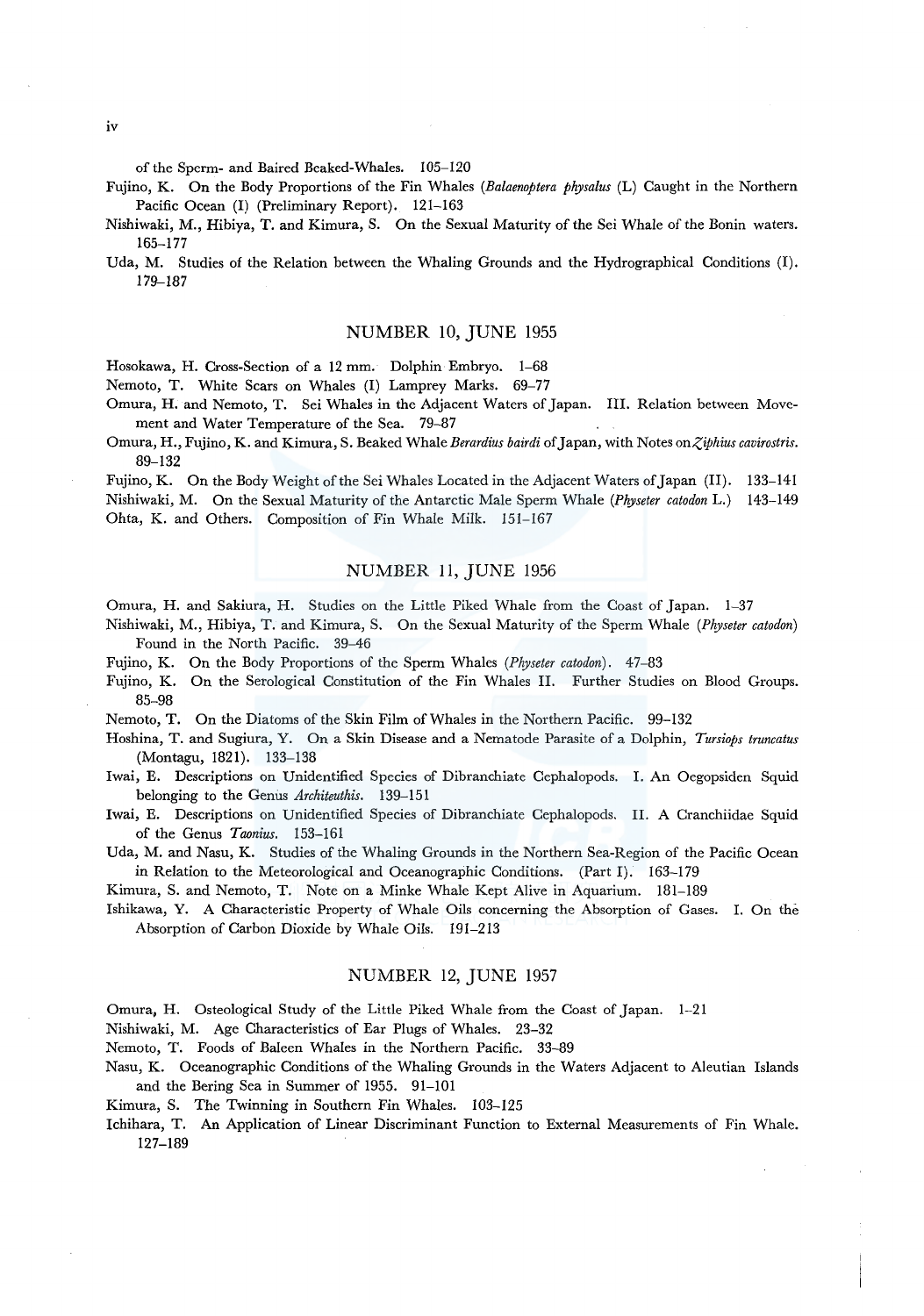Nishiwaki, M. Very Small Embryo of Cetacea. 191-192

Nishiwaki, M. One-eyed Monster of Fin Whale. 193-195

Ogawa, T. and Kamiya, T. A Case of the Cachalot with Protruded Rudimentary Hind Limbs. 197-208

- Uda, M. and Dairokuno, A. Studies of the Relation between the Whaling Grounds and the Hydrographic Conditions. (II) A study of the Relation between the \'\'haling Grounds offKinkazan and the Boundary of Water Masses. 209-224
- Abe, T. Notes on Fishes from the Stomachs of Whales Taken in the Antarctic. I. *Xenocyttus nemotoi*, a New Genus and New Species of Zeomorph Fish of the Subfamily *Oreosominae* (Goode and Bean, 1895). 225- 233
- Tsuyuki, H. On the Oils Contained in Various Blubbers of Northern Elephant Seal, *Mirounga angustirostris.*  235-240

## NUMBER 13, SEPTEMBER 1958

Omura, H. North Pacific Right Whale. 1-52

- Nishiwaki, M. and Kamiya, T. A Beaked Whale *Mesoplodon* Stranded at Oiso Beach, Japan. 53-83
- Nishiwaki, M. and Handa, C. Killer Whales Caught in the Coastal Waters off Japan for Recent 10 Years. 85-96
- Ohsumi, S. (Kimura) Nishiwaki, M. and Hibiya, T. Growth of Fin Whale in the Northern Pacific. 97-133
- Nishiwaki, M., Hibiya, T. and Ohsumi, S. (Kimura). Age Study of Sperm Whale Based on Reading of Tooth Laminations. 135-153
- Nishiwaki, M., lchihara, T. and Ohsumi, S. (Kimura). Age Studies of Fin Whale Based on Ear Plug. 155-169

Fujino, K. On the Serological Constitution of Fin Whale III. Human B Blood Group Substances in Erythrocytes and Some Notes on Anti-fin Ju Specific Antibodies. 171-184

Nemoto, T. *Cocconeis* Diatoms Infected on Whales in the Antarctic. 185-191.

Nemoto, T. and Nasu, K. *Thysanoessa macrura* as a Food of Baleen Vl'hales in the Antarctic. 193-199

lchihara, T. Gray Whale Observed in the Bering Sea. 201-205

Ohsumi, S. (Kimura). A Descendant of Moby Dick or a White Sperm Whale. 207-209

Nasu K. Deformed Lower Jaw of Sperm Whale. 211-212

Omura, H. Note on Embryo of Baird's Beaked Whale. 213-214

- Uda, M. and Suzuki, N. Studies of the Relation between the Whaling Grounds and the Hydrographic Conditions. III. 215-229
- Seki, Y. Observations on the Spinal Cord of the Right Whale. 231-251
- Kamiya, T. How to Count the Renculi of the Cetacean Kidneys, with Special Regard to the Kidney of the Right Whale. 253-267
- Hosokawa, H. and Sekino, T. Comparison of the Size of Cells and Some Histological Formations between Whales and Man. 269-301
- Ogawa, T., Tsunoda, T. and Osawa, M. Amino Acid Composition of Whale Meat. 303-307
- Ishikawa, Y. A Characteristic Property of Whale Oils Concerning the Absorption of Gases II. On the Absorption of Nitrogen by Whale Oils. 309-321
- Tsuyuki, H. Component Fatty Acids of Northern Elephant Seal Oil. 323-332

# NUMBER 14, SEPTEMBER 1959

- Omura, H. Bryde's \'\'hales from the Coast of Japan. 1-33
- Nishiwaki, M. and Kamiya, T. *Mesoplodon stejnegeri* from the Coast of Japan. 35-48
- Nishiwaki, M. Humpback Whales in Ryukyuan Waters. 49-87
- Cushing, John E., Fujino, K. and Takahashi, K. Glycerol-freezing Technique as an Aid in Blood Typing of Whales. 89-100
- Fujino, K. and Cushing, John E. Blood Typing of Dried Whale Erythrocytes with 1311 Labelled Antibody. 101-106